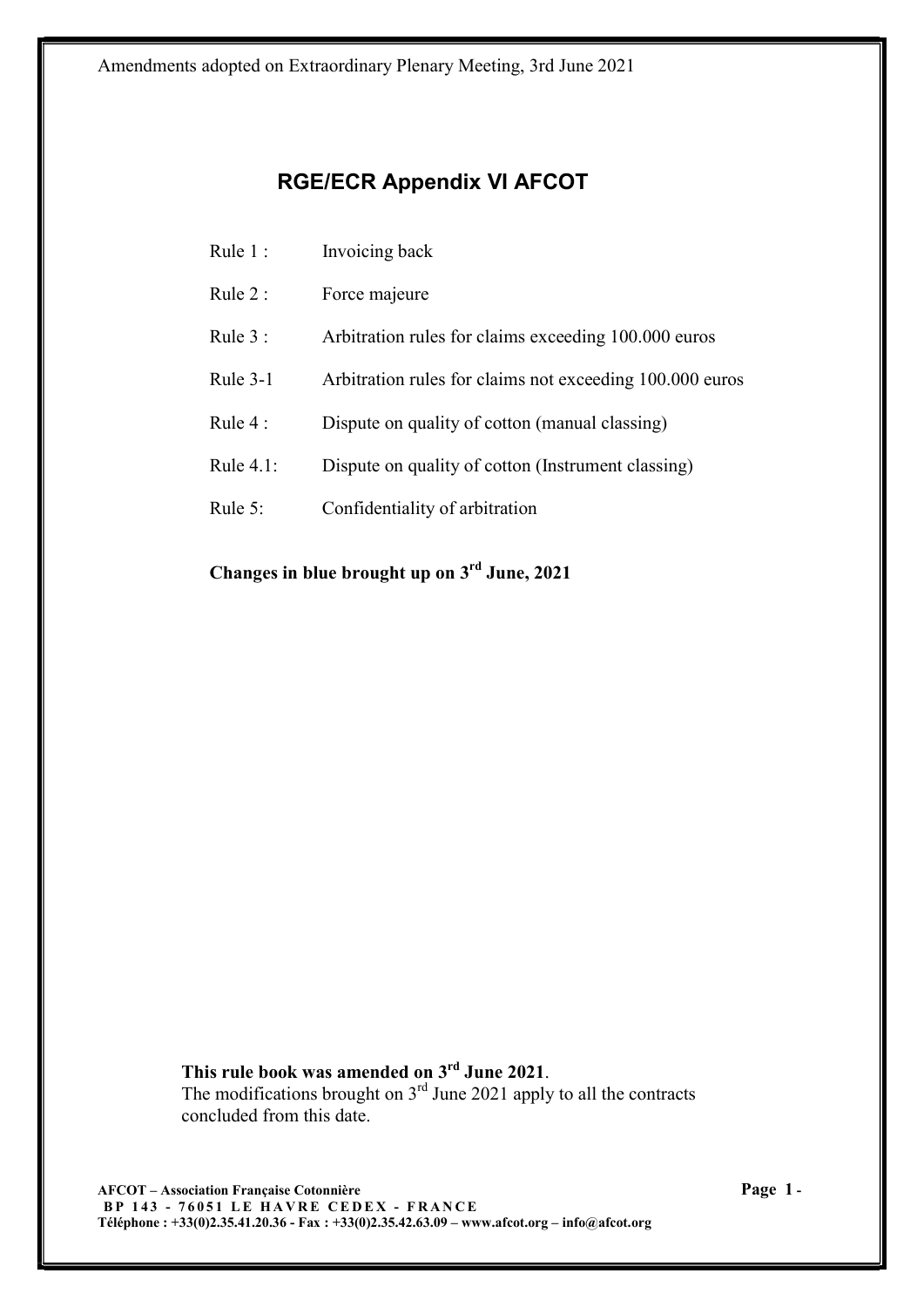## Rule 1- Invoicing back

When either party exercises the right to invoice back all or part of the goods subject to a contract or part of a contract, notice must be given to the other party by any means of communication that ensures that the sender is able to obtain a receipt confirming that the communication was sent and received in full.

Invoicing back of the quantity in dispute is carried out on the basis of the invoice weight or of the weight stated in the contract.

The price used for invoicing back is decided by the party exercising this right: either the invoice price or the contract price, or a price that takes into account the contractual conditions, calculated in consideration of:

- either the average of the offers on the international market for the cotton in dispute, on the day of the notification of invoicing back,

- or, in the absence of offers for the cotton in dispute, the average quotations on the international market for replacement cotton of quality similar to cotton in dispute, on the day of notification of invoicing back.

It is the responsibility of the party performing the invoicing back to justify its invoicing back price.

In case of disagreement on the invoicing back price, the parties may reach an agreement by referring the matter to an expert arbitrator appointed jointly by the parties. If the parties fail to agree on the nomination, the dispute will be submitted to arbitration rules, as per the clause compromissoire/arbitration clause , Appendix VI – Rule 3 or Appendix VI Rule 3.1.

The fees asked for by the expert arbitrator would be deposited with the AFCOT, as stipulated in appendix VI article 3, paragraph 2.2.4

The expert arbitrator would act as amicable conciliator. In the case he cannot conciliate, he will act as a mediator possessing the most extensive powers. The award of the expert arbitrator is final, and not subject to opposition, appeal or reversal.

The award will be notified by the expert arbitrator to both parties by registered letter.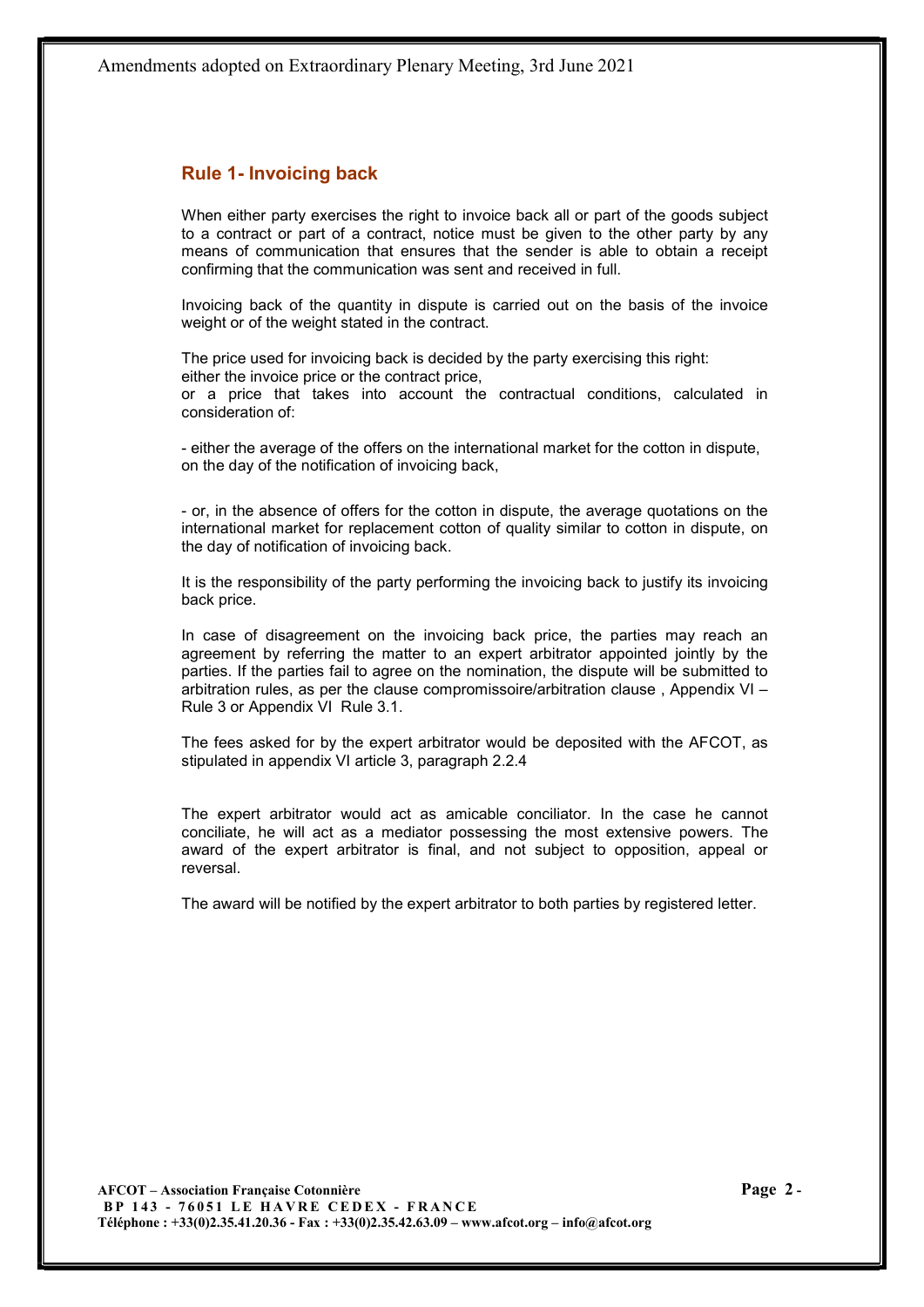## Rule 2- Force majeure

The non-fulfilment, whether total or partial, or the late fulfilment of a contract can only be justified by "cas de force majeure" as understood and interpreted by French Law and case law.

In case of force majeure that prevents the total or partial fulfilment of a contract within the prescribed period, that party which is unable to fulfil all or part of the contract concerned must immediately advise the other party and prove that the cause preventing the fulfilment of the contract arose after the date of execution of the contract and before the deadline agreed for performance of the contract.

If the case of "cas de force majeure" constitutes a momentary hindrance to the fulfilment of the contract, the deadline for its completion shall be extended until the disappearance of the obstacle, but shall be limited to a maximum of three (3) months from the final date for fulfilment of the contract.

During such three-month period, the parties concerned shall do their utmost to fulfil their contractual obligations.

On expiration of such period, the debtor may be required to perform the contract or, failing this, to resolve it by invoicing back pursuant to Appendix VI – article 1 (see AFCOT Appendix of the RGE/ECR), unless the required party provides proof of the persistency of force majeure, as defined in Article 1148 of the Civil Code.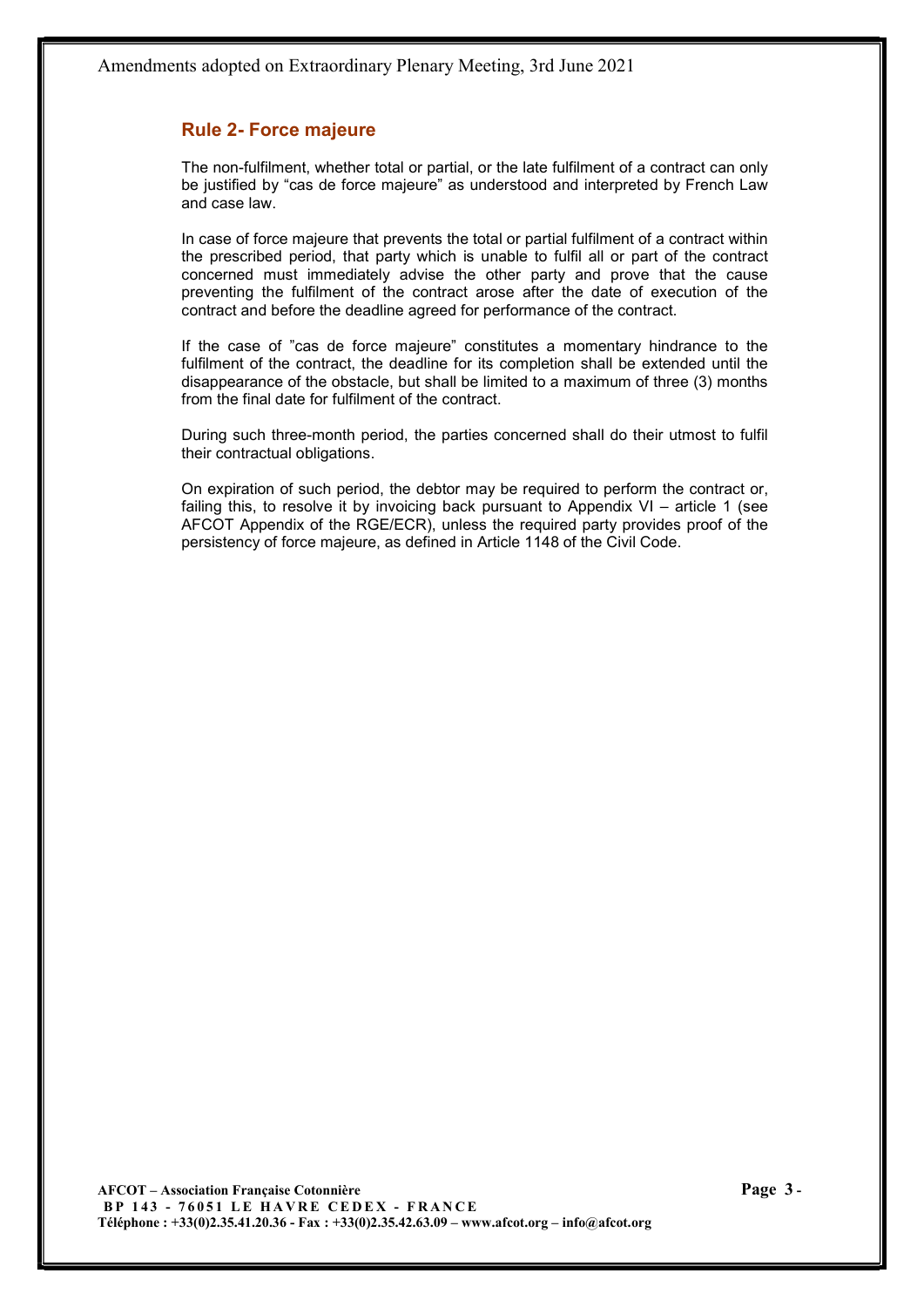# Rule 3 of the ECR [European Cotton Rules] Rules of Arbitration for claims exceeding 100.000 euros compromissory clause

## 1 – Arbitration clause

## 1.1 – Commercial arbitration in Le Havre

Any dispute stemming from a contract governed by the ECR that is not settled in advance on an amiable basis or by quality arbitration shall be settled by arbitration in accordance with the version in effect of the appendix VI, at the time of filing of the arbitration request, of the Rules of the Association Française Cotonnière (French Cotton Association, AFCOT), 157 boulevard de Strasbourg 76600 LE HAVRE, by three arbitrators in Le Havre. The arbitration shall be subject to French law. The arbitrators shall rule as mediators, unless agreement between parties to settle the litigation according to rules of law. The award shall not be subject to appeal except for cancellation as anticipated in the Code of Civil Procedure (articles 1491 to 1493 and 1518 to 1521)

## 1.2 – Commercial arbitration pursuant to the I.C.C. rules

As a departure from article 1.1, the parties may both waive the AFCOT arbitration clause and, by joint agreement, assign a court of arbitration to make a definitive settlement of their differences resulting from the present contract in accordance with the Rules of Arbitration of the International Chamber of Commerce, 38 cours Albert 1<sup>er</sup>, 75008 Paris, France.

To that end, the parties must formalise their agreement in the form of an arbitration agreement, including the following provision: "All disputes arising out of or in connection with the present contract shall be finally settled under the Rules of Arbitration of the International Chamber of Commerce by one or more arbitrators appointed in accordance with the said Rules".

The parties undertake to provide AFCOT with the award made following the I.C.C. procedure. Service of the award on AFCOT has the purpose of developing a collection of arbitration precedents. AFCOT undertakes to respect the confidentiality of the proceedings and of the award. Any award communication by AFCOT for research purposes shall have to be made anonymously.

#### 1.3 – Exclusive nature of the option

Recourse to one of the two procedures mentioned in articles 1.1 and 1.2 automatically excludes any subsequent call on the other.

The choice made by the parties in favour of an I.C.C. procedure under the terms of article 1.2., however, does not exclude application of the last paragraph of article 2.4.5. – Execution of the award – relative to the entry in the "default list".

## 2 – Rules of Arbitration:

#### 2.0. – Definitions

For purposes of the present rules, the following terms shall have the indicated meanings:

Notification: Any communication made to the parties or to the court of arbitration by registered letter with receipt or by an equivalent procedure in the country of the addressee, or by any means providing written proof of dispatch and of receipt. The fastest procedure must be used whenever possible.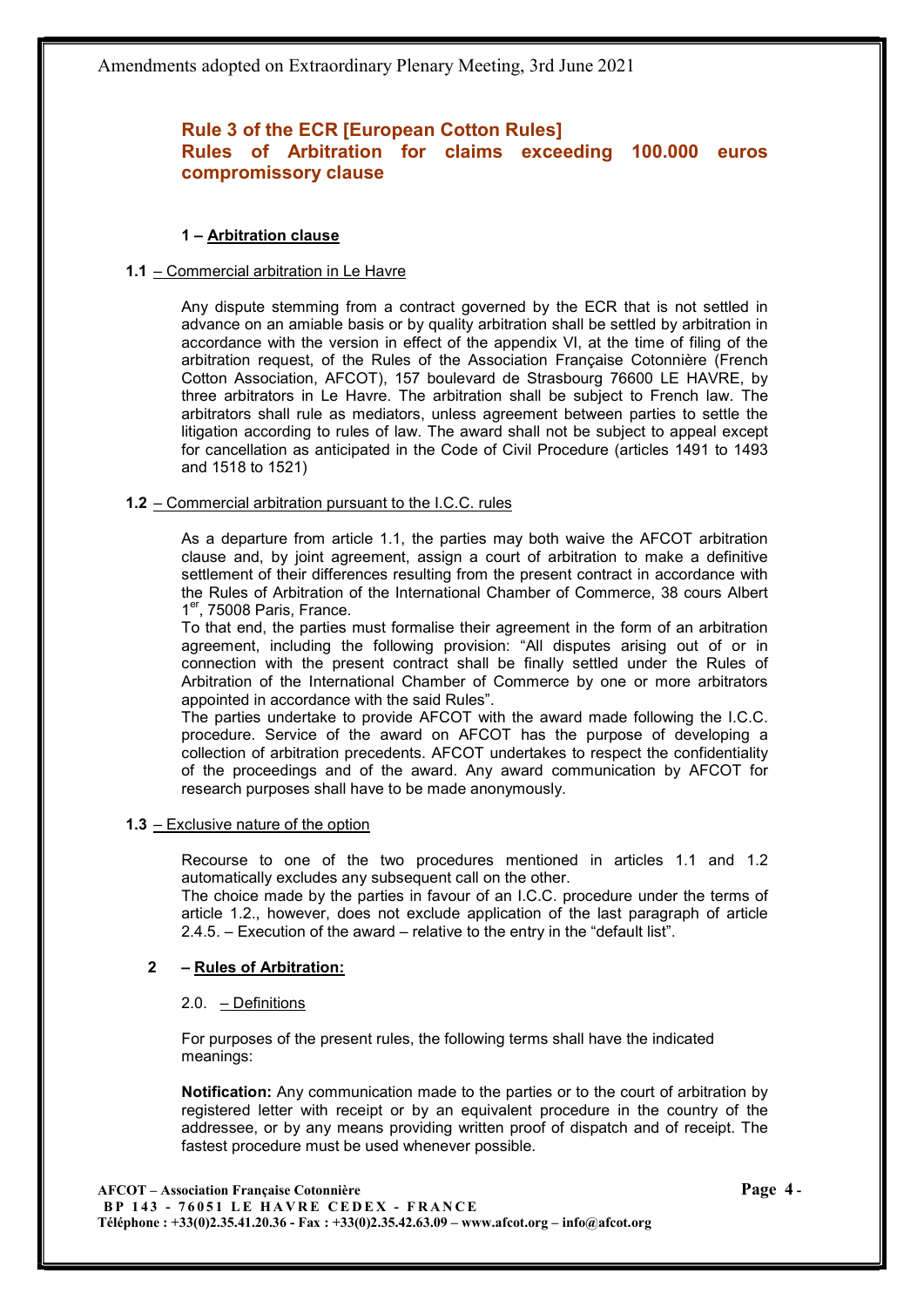Calculation of the periods: The periods provided for in the present rules are expressed in days. They expire at midnight on the day bearing the same date of the month as the day of the document, the event, the decision or the notification initiating the period. If there is no identical date, the period expires on the following day.

A period that would normally expire on a legal holiday or a non-working day is extended to the first following business day.

A period beginning with execution of a notification begins on the day of dispatch.

Plaintiff: The plaintiff, also called the "plaintiff party", is the individual or the legal entity taking the initiative in filing arbitration proceedings with a view to obtaining recognition of a right.

Defendant: The defendant, also called "the defendant party", is the individual or legal entity that has been served with a writ calling for an appearance before the court of arbitration.

Statement: A written document addressed to the court of arbitration as well as to the adverse party to explain a situation and assert legal arguments aimed at obtaining a right or an advantage in connection with the situation explained therein.

Introductory statement: An initial brief filed by the plaintiff that entails application to the court of arbitration. It contains the plaintiff's principal applications.

Defence statement: A brief filed by the defendant. It contains the defendant's applications.

Responsive statement: The brief addressed by one of the parties in response to a previous brief.

Cross-application: An application by the defendant in response to the one filed by its adversary. The cross-application is an "incidental claim" that includes the claims asserted during the proceedings.

Exequatur: A judicial procedure on behalf of minimal supervision the purpose of which is to make the arbitration award enforceable so as to allow enforcement thereof.

#### 2.1 – Court of arbitration

#### 2.1.1 – Principles

The arbitrators constituting the court of arbitration must be and remain totally independent of each of the parties to the arbitration proceedings. Is is up to the adjudicators, before accepting their mission, to reveal as soon as possible, any such circumstance should it arise once they have accepted the mission.

The arbitration proceedings are confidential. The arbitrators and the parties must not disclose any information stemming from the said proceedings, during the proceedings and after issue of the award. The award is also confidential. The content thereof may be disclosed only with the explicit approval of all parties to the case.

#### 2.1.2 – Designation of the arbitrators

The court of arbitration consists of three arbitrators. Each of the parties designates one arbitrator appearing – if the case arises – in a list of arbitrators approved by AFCOT.

The plaintiff designates the first arbitrator in its arbitration application, pursuant to Appendix VI - rule 3 of the ECR. The defendant is given 15 days as from the first day of notification of the arbitration request to inform the plaintiff of the name and particulars of the second arbitrator.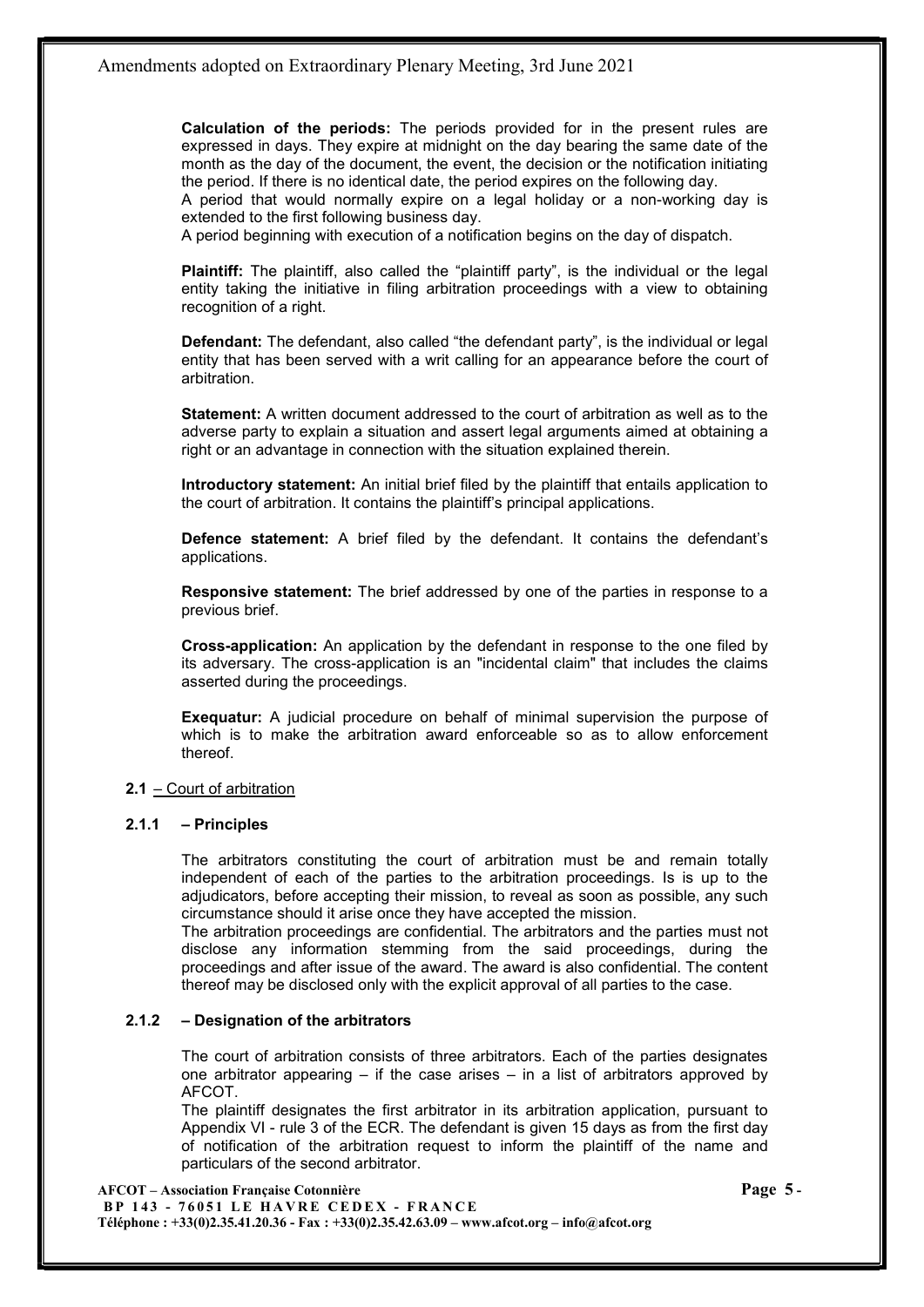The first two arbitrators designated in this way have a period of 30 days starting with the time of appointment of the second arbitrator to choose, together, a third arbitrator, who is to act as chairman of the court of arbitration.

The parties are informed by the Chairman, who serves notice on the parties concerning the definitive constitution of the court of arbitration.

## 2.1.3 – Challenging an arbitrator

Any information that could compromise the independence of an arbitrator must be disclosed, in writing, to the parties within 15 days following the designation, or the time at which the arbitration tribunal becomes aware of the said information. Each party is entitled to challenge, subject to supervision, in case of abuse of that right, by the President of the Commercial Court of Le Havre.

## 2.1.4 – Replacement of an arbitrator

In case of resignation, death, inability to act or challenge affecting an arbitrator, he shall be replaced in accordance with the procedures governing his designation. The arbitration proceedings shall be suspended starting with the time of the death, the inability to act or the challenge, and shall resume as of the time of notification of designation of the new arbitrator.

## 2.1.5 – Difficulties in establishing the court of arbitration

If, once the dispute has arisen, constitution of the court of arbitration encounters a difficulty because of one of the parties or due to implementation of the procedures regarding designation, challenge or replacement of a defaulting arbitrator, the said arbitrator shall be designated by the President of the Commercial Court of Le Havre at the request of the most diligent party.

#### 2.2 – Filing of the arbitration proceedings

## 2.2.1 – Arbitration application

The party wishing to implement the arbitration proceedings (the plaintiff or the plaintiff party) must send an arbitration request by way of notification to the adverse party (the defendant or the defendant party).

The application must contain the following, in particular:

- Complete identification of each of the parties: name, corporate name, status, mailing and email address, telephone particulars

- A brief explanation of the circumstances and nature of the dispute

- A copy of the arbitration convention

- The subject of the arbitration application

- A rough estimate of the amount of the application

- The designation of the first arbitrator: name, status, mailing and email address, telephone particulars

- Invitation to the defendant to designate the second arbitrator pursuant to article 2.1.2 of Appendix VI – Rule 3 ECR, within 15 days as from the first day of notification of the arbitration request.

#### 2.2.1.1. Withdrawal of arbitration request

The plaintiff can withdraw its arbitration request after having submitted it. If the parties reach an amicable agreement after the arbitration request has been submitted, they can ask the Court of Arbitration to issue a ruling that includes the content of their agreement.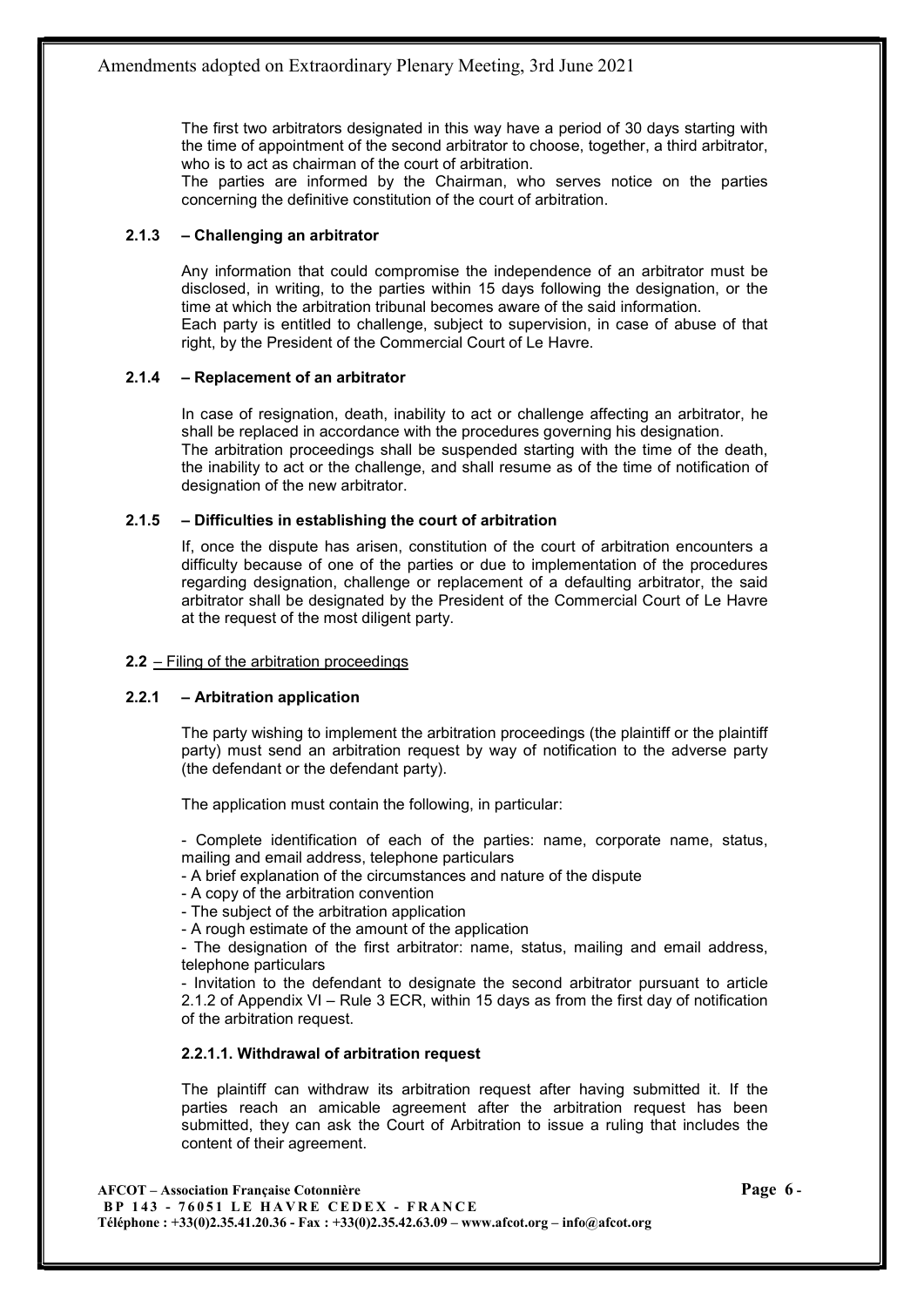The Court of Arbitration then gives a ruling on the plaintiff's withdrawal of the arbitration request.

If the plaintiff withdraw his arbitration request after the constitution of the Court of Arbitration, the notification of the briefs and the mission report, the AFCOT's administrative fees will be owed in their entirety. Moreover, the Court of Arbitration will be entitled to claim their fees which cannot exceed 30 percent of the fees, if the arbitration had gone to the end.

If the Court of Arbitration has not yet been appointed at the time of the withdrawal of the arbitration request, the two parties will inform the AFCOT of their agreement, thereby terminating the set up of the tribunal.

## 2.2.1.2. Amicable conciliation of the parties

If requested by the parties or with their joint consent, the Court of Arbitration can settle the dispute in the manner that he considers to be appropriate.

If the conciliation leads to an amicable settlement of the dispute, the parties can withdraw their arbitration request and ask the Court of Arbitration to draft a conciliation report or to issue a verdict that incorporates the terms of the amicable settlement between the parties.

The conciliation settlement must indicate the reasons for the request as well as the agreement reach by the parties. It is signed by the Court of Arbitration before being sent to both parties.

It takes effect once both parties have confirmed receipt thereof. The arbitration procedure will therefore be abandoned.

The AFCOT's administrative fees will be owed in their entirety. Moreover, the Court of Arbitration will be entitled to claim their fees which cannot exceed 30 percent of the fees, if the arbitration had gone to the end.

#### 2.2.2 – Application to the court of arbitration; service of statements

Once the court of arbitration has been constituted pursuant to article 2.1, the court of arbitration is applied to as of the time of submission by the plaintiff of a copy of the arbitration application and of the introductory brief, which must be served on the defendant party. The brief must be filed no later than 15 days after the date of constitution of the Court of Arbitration, albeit that the delay in registering this memoir cannot be sanctioned by the debarment.

The defendant has a period of 30 days starting with the time of service of the introductory statement in which to serve, on the court of arbitration as well as on the plaintiff, its defence statement, accompanied by a cross-application, if desired.

In case of a cross-application, the plaintiff has a period of 30 days starting with the time of its receipt in which to serve its responsive statement on the court of arbitration and on the defendant.

In case of the defendant's default, the arbitration proceedings continue regardless.

#### 2.2.3 – Assignment report

Within 30 days following receipt of the defence statement (or of the responsive statement in case of a cross-application), or after the end of the period of 30 days granted to the defendant under article 2.2.2.  $\S$  2, the court of arbitration summons the parties with a view to establishment of an assignment report, subject to payment of the deposit mentioned in article 2.2.4.

In the parties' presence, the court of arbitration establishes an assignment report containing the following:

AFCOT – Association Française Cotonnière Page 7 - BP 143 - 76051 LE HAVRE CEDEX - FRANCE Téléphone : +33(0)2.35.41.20.36 - Fax : +33(0)2.35.42.63.09 – www.afcot.org – info@afcot.org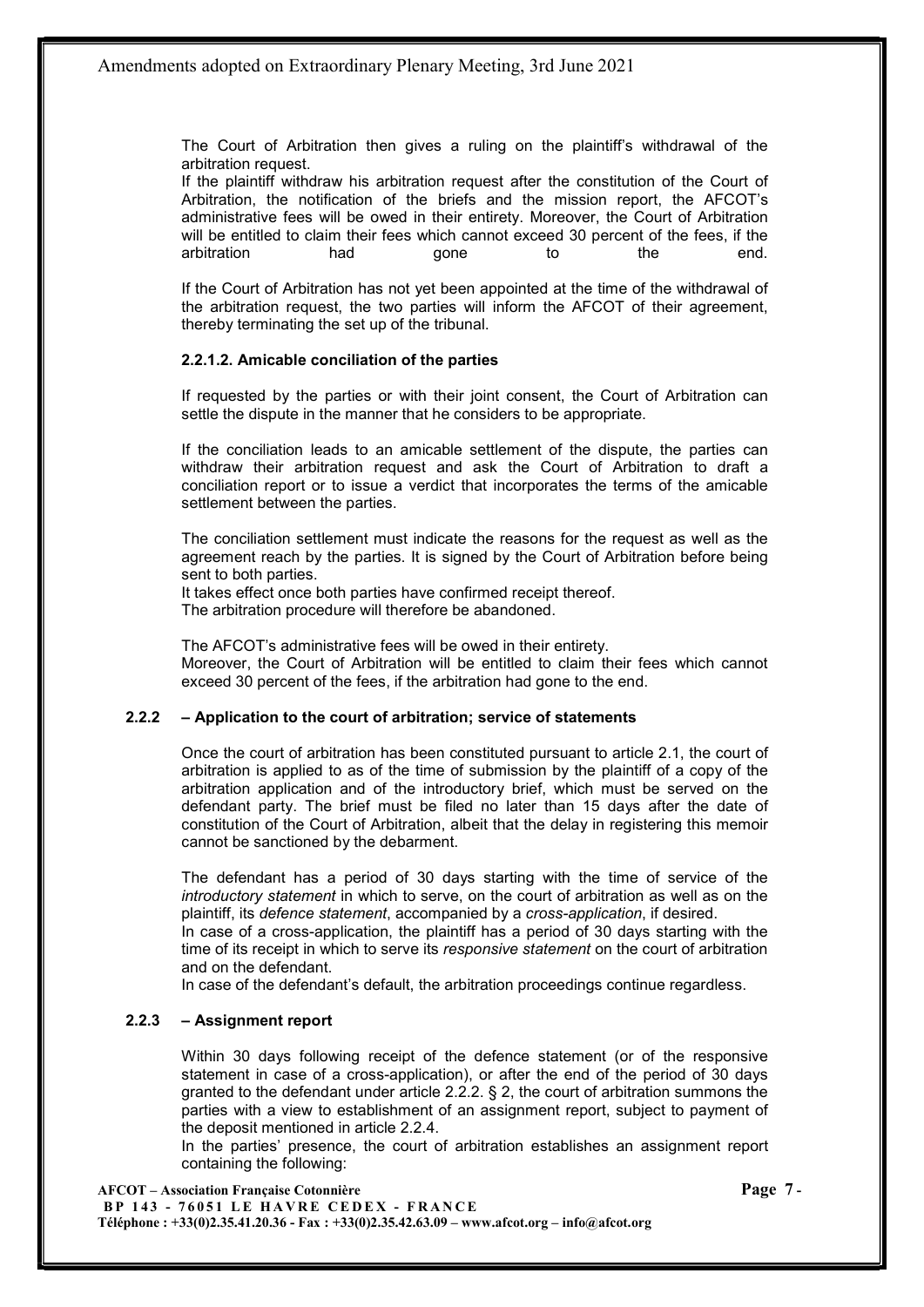- a delimitation of the subject of its assignment, in accordance with the introductory statement, the defence statement and the responsive statement, if the case arises. The seat of the arbitration proceedings, in France. Failing an agreement between the parties, the seat shall be Le Havre. The court of arbitration may meet at any other venue it shall deem appropriate for its deliberations. Unless otherwise agreed by the parties, it may also meet at any other venue it shall deem appropriate for other purposes, including hearings. The award shall be deemed handed down at the seat of the arbitration proceedings.

- the schedule of the proceedings
- the language of the proceedings
- the amount of the deposits calculated pursuant to article 2.2.4.
- the arbitration period.

The assignment report is signed by the parties and the arbitrators. If one of the parties defaults, the assignment report is signed by the arbitrators alone. Signature of the assignment report determines the framework of the arbitration. Any

new application then becomes inadmissible, subject to authorisation by the court of arbitration.

The report is sent to the parties.

#### 2.2.4 – Deposit

The advance mentioned in article 2.2.3 is aimed at making it possible to cover the expenses of the arbitration proceedings, particularly payment of the arbitrators' fees and the expenses of the court of arbitration. It is determined by the arbitrators and is calculated in accordance with the scale communicated in response to a simple request filed with AFCOT. It is paid by the parties in equal shares, at the request of the chairman of the court of arbitration, within 20 days following signature of the assignment report mentioned in article 2.2.3.

In case of a failure by one of the parties to pay the advance, the other party must pay all of the defaulting party's participation. Failing that, the arbitration proceedings will be suspended until full payment of the advance.

The amount of the deposit shall be paid into the AFCOT account.

In case, during the proceedings, the court of arbitration considers the advance insufficient, it may require the parties to pay an additional advance.

The advance shall be settled in the arbitration award.

#### 2.3 – Execution of the arbitration proceedings

#### 2.3.1 – Period

The arbitrators' assignment lasts for 6 months starting with the date of acceptance of his assignment by the third arbitrator as defined in article 2.1.2.

It may be extended for a maximum period of 6 months, either by agreement between the parties, or, at the request of one of them or of the court of arbitration, by the Presiding Judge of the Commercial Court of Le Havre.

## 2.3.2 – Consideration of the briefs

The court of arbitration considers the briefs and exhibits produced by the parties as soon as possible.

#### 2.3.3 – Hearing in the parties' presence

The court of arbitration hears the parties in each other's presence, at the request of one of them or on its own initiative. It summons them to appear by any means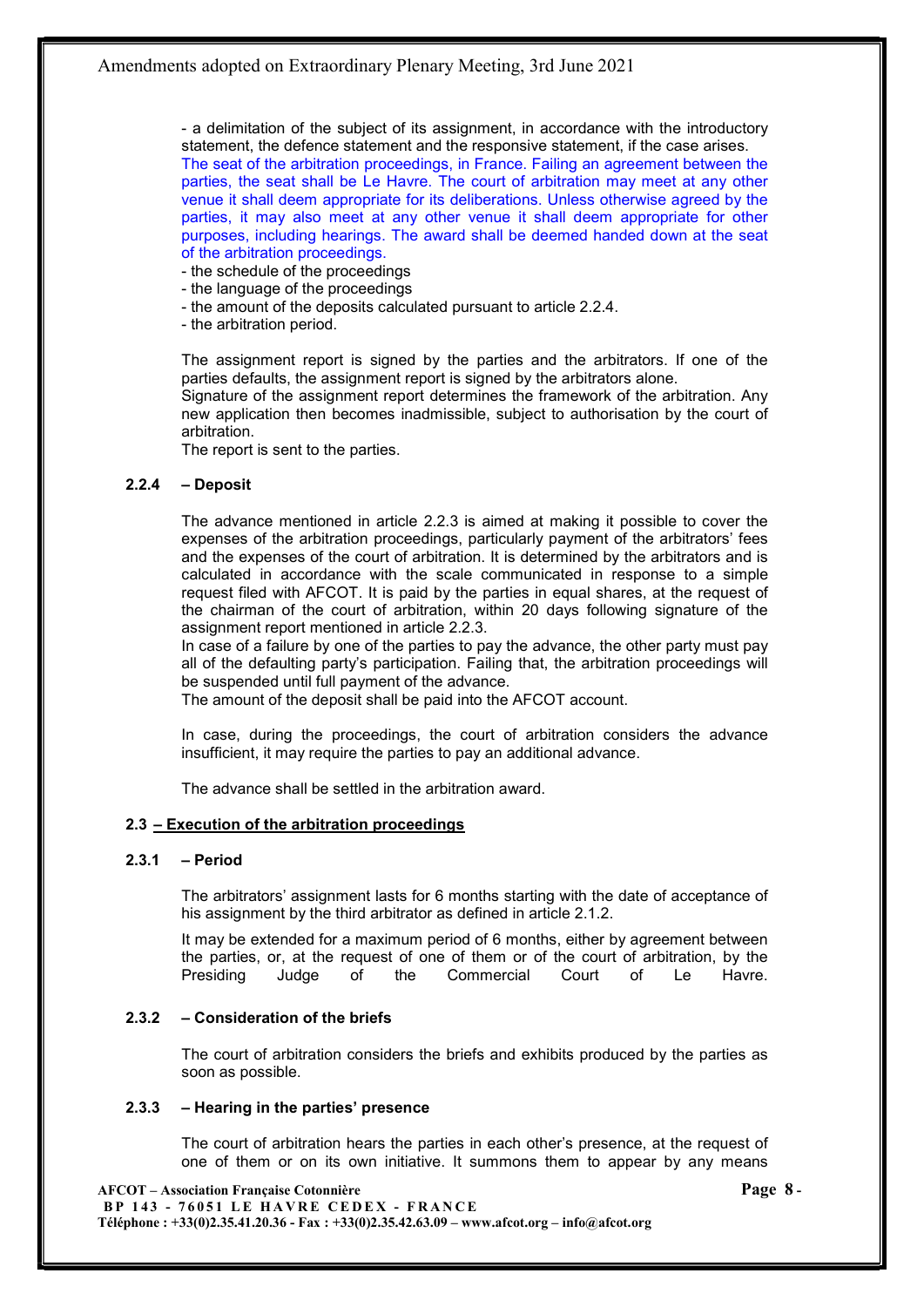providing written proof of dispatch and receipt within a reasonable period of at least two weeks, and at an appropriate place as agreed on the assignment document.

The parties appear personally or through duly mandated representatives, assisted by an advisor if desired.

## 2.3.4 – Absence of one of the parties

In the absence of an excuse accepted by the court of arbitration at its sole discretion, the absence of one of the parties does not constitute an obstacle to holding the hearing in the parties' presence.

## 2.3.5 – Evidence

The court of arbitration is empowered to ask the parties to produce any additional evidence.

#### 2.3.6 – Closing arguments

Once the court of arbitration considers itself sufficiently enlightened, the chairman closes the arguments.

## 2.4 – Award

## 2.4.1 – Period

The award must be issued within 30 days following the conclusion of the arguments, subject to observance of the period of 6 months provided for in article 2.3.1.

## 2.4.2 – Procedures regarding adoption of the award

The deliberations are secret. The award is issued by a majority of the votes.

#### 2.4.3 – Content of the award

The award must identify the parties to the proceedings. It mentions the following:

- the names of the arbitrators issuing it;

 - the last names, given names or corporate names of the parties, as well as their domicile or registered office;

 - if the case arises, the names of the advisors or of any persons having represented or assisted the parties.

The award must also include the following:

- A brief reminder of the facts
- A summary of the parties' applications and defences
- A reminder of the assignment of the court of arbitration
- A summary of the proceedings
- The solution reached to the dispute
- The grounds for the solution adopted

- The settlement of the arbitration expenses and the designation of the party or parties to pay the said expenses

- An indication of its date.

The arbitration award is issued in six originals. Each one is to be signed by all of the arbitrators.

## 2.4.4 – Communication of the award

AFCOT – Association Française Cotonnière Page 9 - BP 143 - 76051 LE HAVRE CEDEX - FRANCE Téléphone : +33(0)2.35.41.20.36 - Fax : +33(0)2.35.42.63.09 – www.afcot.org – info@afcot.org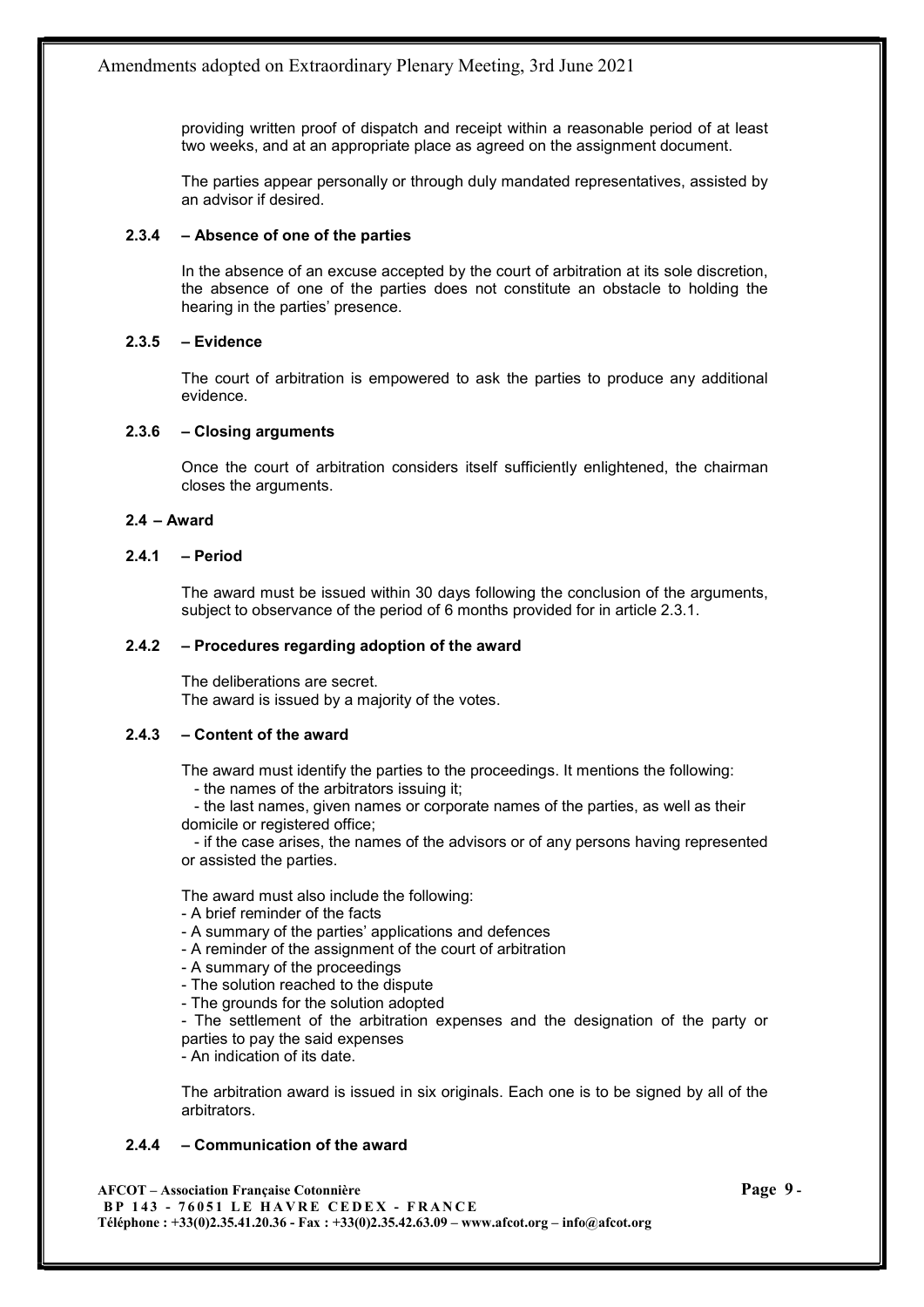The original award is served by the chairman of the court of arbitration on the parties as well as on AFCOT, within a reasonable time.

Service of the award on AFCOT is aimed at developing a collection of arbitration precedents. AFCOT undertakes to respect the confidentiality of the proceedings and of the award. Any communication of the award by AFCOT for research purposes shall have to be in an anonymous form.

The parties to the arbitration proceedings bear joint and several liability for payment of the arbitration expenses.

## 2.4.5 Execution of the award

The arbitration award issued in accordance with the present rules is not subject to appeal. It is binding on the parties.

The parties undertake to fulfil any sentence included in the verdict within a time limit of 10 business days.

Failing this, the most diligent party has the option of applying for exequatur of the award to the Tribunal Judiciaire (Court of Justice) in Le Havre with a view to its enforcement.

In the absence of execution of the award, the diligent party reserves the right to communicate the name of the said party to AFCOT, which will forward the name to the CICCA for purposes of entry in the "default list".

## 2.5. Official versions of the AFCOT Compromissory Clause

The English and French versions of this Arbitration Rules are official. These versions are published by AFCOT. In case of discrepancy between the different versions, the French version prevails.

## 2.6. Execution of these Regulations

This regulations took effect on  $3<sup>rd</sup>$  June 2021 and applies to all contrats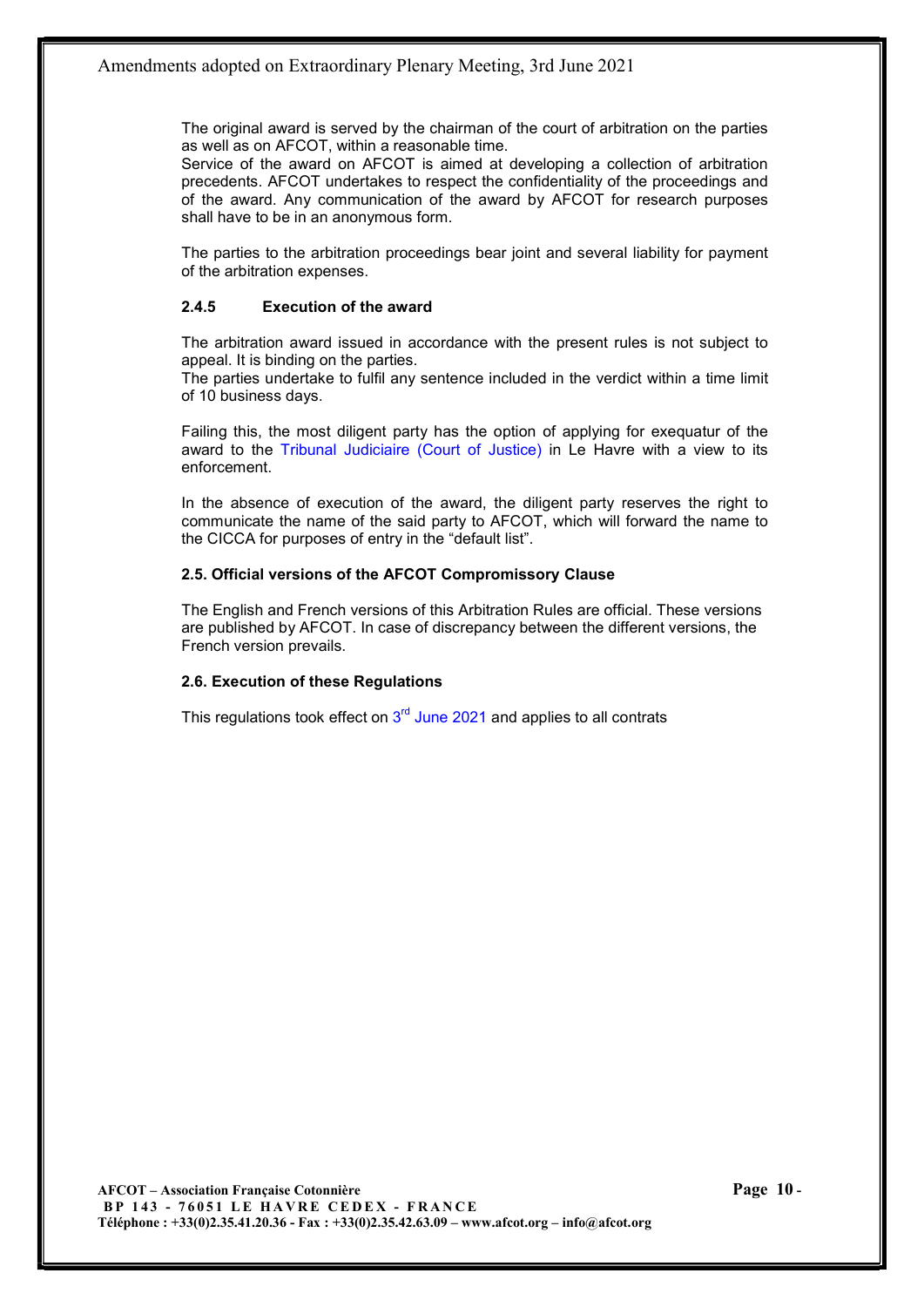# Rule 3-1 of the ECR [European Cotton Rules] Rules of Arbitration for claims not exceeding 100.000 euros compromissory clause

#### Art 1 - Arbitration clause

Any dispute resulting from a contract governed by the RGE/ECR and that cannot be resolved amicably or by quality arbitration, will be settled through arbitration according to the prevailing version at the time of the introduction of the arbitration request, of the regulation of the Association Française Cotonnière (AFCOT), 157 boulevard de Strasbourg, 76600 Le Havre.

The sole arbitrator will give a ruling as an amiable compositeur (mediator) unless the parties agree that he should rule on the dispute in accordance with the rules of law. The arbitration will be subject to French law. The verdict will not be subject to appeal, except for cancellation as anticipated in the Code of Civil Procedure (Articles 1491 to 1493 and 1518 to 1521).

The provisions of rule 3 of appendix VI of the arbitration regulation that are not contrary to this regulation are also applicable.

#### Art 2 - Dispute amount

The disputes that will be settled in accordance with these rules are limited to disputes for which the amount of the main claim(s) is less than or equal to €100,000 (one hundred thousand euros), excluding costs, additional damages and interest, and arbitration costs.

#### Art 3 - Appointment of the sole arbitrator

3-1 After receiving a request for arbitration made in compliance with Article 5, the parties shall appoint, by mutual agreement, a single arbitrator chosen, where applicable, from the list of arbitrators approved by the Executive Committee of AFCOT, within fifteen (15) days of receiving notice of the request for arbitration in accordance with Article 5-1 of the Rules. If necessary, this period may be extended by 15 days with the parties' agreement.

Upon accepting the mission, the sole arbitrator must without delay so notify both parties in writing.

The sole arbitrator must ensure that the parties are treated fairly, and that each party has the same rights. The sole arbitrator must carry out the procedure such as to resolve the dispute as quickly as possible.

3-2 The arbitrator must be and remain totally independent of each of the parties.

Before accepting his mission, the arbitrator must indicate any circumstance that could affect his independence or impartiality. He must also bring to light any circumstance of a similar nature that could arise after the acceptance of his mission.

3-3 Any information that could compromise the arbitrator's independence must be indicated to the AFCOT in writing, within an interval of 7 days after his appointment.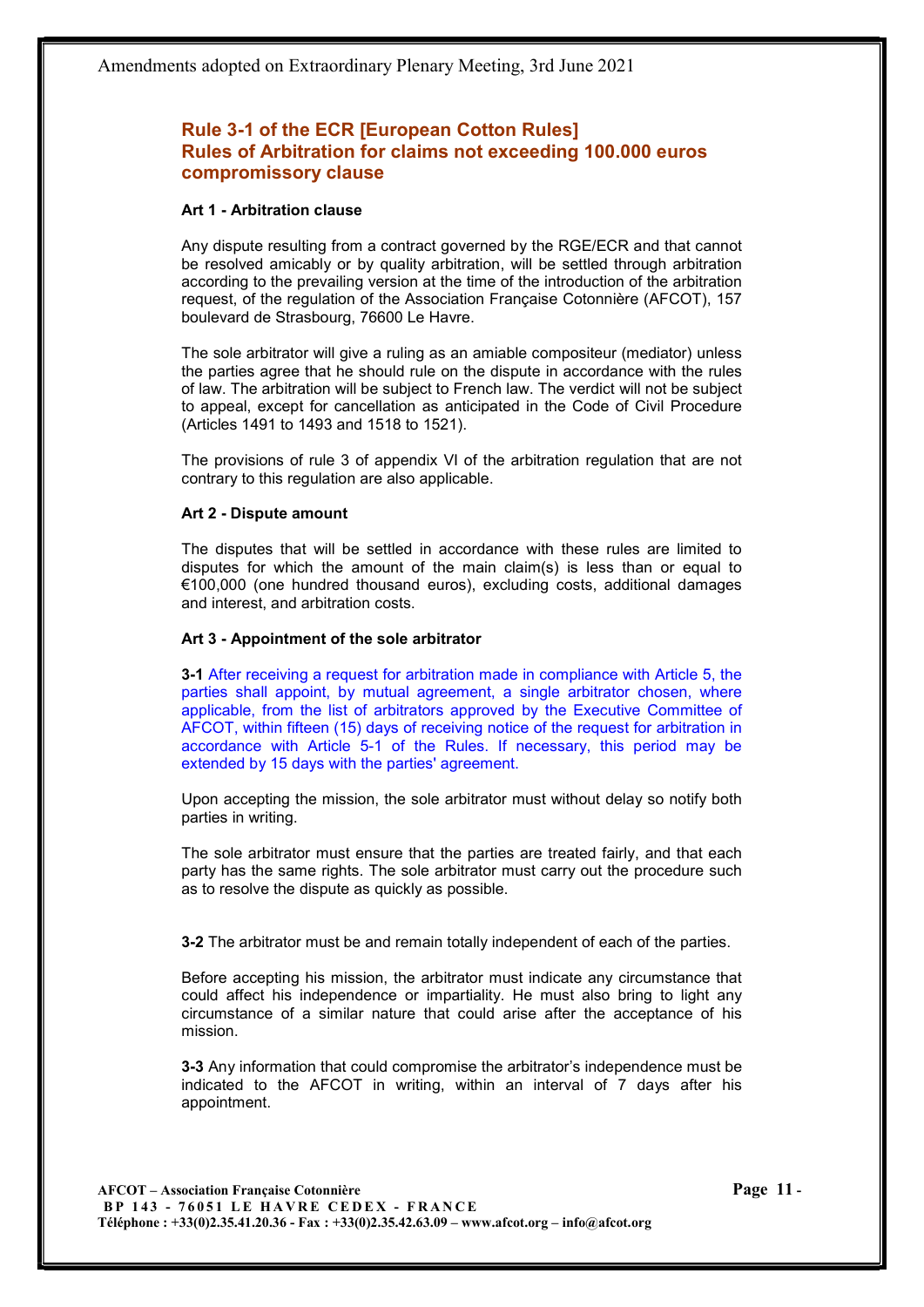3-4 If, upon receiving the observations from both parties, the sole arbitrator considers that the matter does not fall within the remit of the procedure for small disputes, or if the matter is too complex to be considered by a sole arbitrator, the latter must so inform the parties, that shall act in compliance with rule 3 of the arbitration regulation contained in appendix VI.

## Art 4 - Replacement of the sole arbitrator

In case of resignation, death, impediment or challenge of the sole arbitrator, he will be replaced in compliance with the provisions that governed his appointment. The arbitration procedure will be suspended as of the death, impediment or challenge, and will resume upon notification of the appointment of the new arbitrator.

## Art 5 - Arbitration request

5-1 The party wishing to avail itself of the arbitration procedure (the applicant or the plaintiff) provides the opposing party and the AFCOT with a notification containing its arbitration request.

The request notably contains

- A complete identification of the parties: name, company name, postal and electronic address, telephone details.
- A brief presentation of the circumstances and nature of the dispute
- A copy of the arbitration agreement
- An assessment of the amount of the request, that must not exceed 100,000 euros

5-2 The AFCOT can refuse the arbitration procedure initiation request of one of the parties involved in the dispute, in case of suspension or exclusion declared by the Association. The arbitration will also be refused if one of the parties is listed as not having honoured an arbitration ruling at the time of the contract signing.

5-3 Should one of the parties refuse to participate or abstain during the arbitration or at any stage thereof, the arbitration precedes notwithstanding this refusal or abstention.

## Art 6 - Withdrawal of the arbitration request

The plaintiff can withdraw its arbitration request after having submitted it. If the parties reach an amicable agreement after the arbitration request has been submitted, they can ask the sole arbitrator to issue a ruling that includes the content of their agreement.

The sole arbitrator then gives a ruling on the plaintiff's withdrawal of the arbitration request. The arbitrator will invoice all of its fees to the parties. The AFCOT's administrative costs will also be owed in their entirety.

If the sole arbitrator has not yet been appointed at the time of the withdrawal of the arbitration request, the two parties will inform the AFCOT of their agreement, thereby terminating the set-up of the tribunal.

## Art 7 - Amicable conciliation of the parties

If requested by the parties or with their joint consent, the sole arbitrator can settle the dispute in the manner that he considers to be appropriate.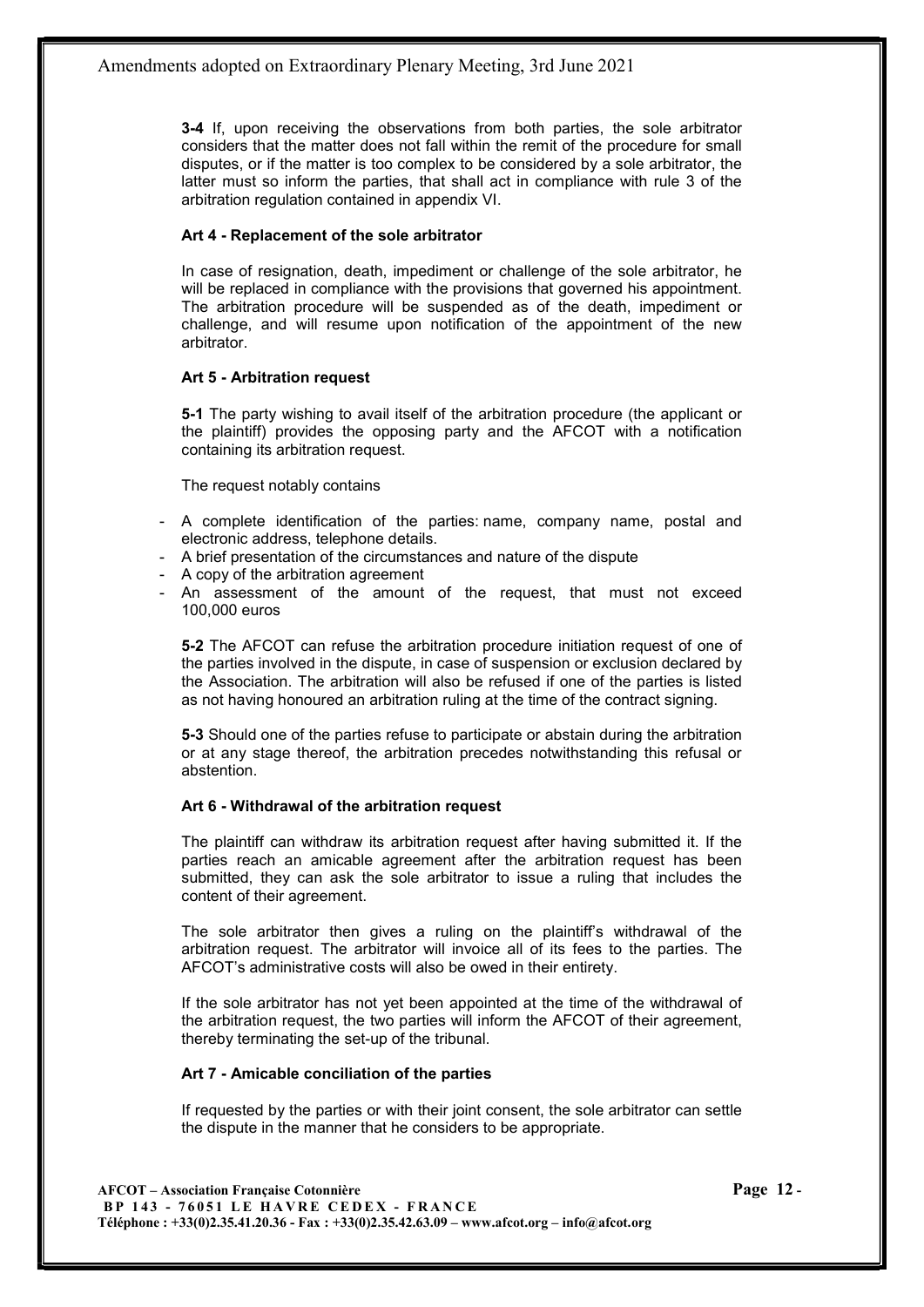If the conciliation leads to an amicable settlement of the dispute, the parties can withdraw their arbitration requests and ask the sole arbitrator to draft a conciliation report or to issue a verdict that incorporates the terms of the amicable settlement between the parties.

The conciliation report must indicate the reasons for the request as well as the agreement reached by the parties. It is signed by the sole arbitrator before being sent to both parties. It takes effect once both parties have confirmed receipt thereof.

The arbitration procedure will therefore be abandoned.

All costs are due, including the AFCOT's administrative costs.

#### Art 8 - Notification of the briefs

Once the sole arbitrator has been appointed, the procedure begins with the applicant tendering a copy of the arbitration request and of the brief instituting proceedings, that must be provided to the defendant. The brief must be filed at the latest 7 days after the parties are informed of the name of the arbitrator, though late filing of this brief cannot be sanctioned by foreclosure.

The defendant has an interval of 15 days as of the notification of the brief instituting proceedings in which to provide the sole arbitrator and the applicant with its statement of defence, accompanied if relevant by a counterclaim.

In case of a counterclaim, the applicant has 15 days as of its receipt thereof in which to provide the sole arbitrator and the defendant with its response.

If the defendant fails to respond, the arbitration procedure nevertheless proceeds.

#### Art 9 - Mission report

Within 10 days of receiving the statement of defence (or the response in case of a counterclaim), the sole arbitrator provides the parties with the mission report, subject to payment of the deposit indicated in article 10.

The prepared report contains:

- the delimitation of the purpose of the mission in compliance with the introductory memorandum, the statement of defence, and if relevant, the response.
- The procedural calendar
- The procedural language
- The amount of the deposit in compliance with rule 10
- The arbitration time limit
- The seat of the arbitration proceedings, in France. Failing an agreement between the parties, the seat shall be Le Havre. The court of arbitration may meet at any other venue it shall deem appropriate for its deliberations. Unless otherwise agreed by the parties, it may also meet at any other venue it shall deem appropriate for other purposes, including hearings. The award shall be deemed handed down at the seat of the arbitration proceedings.

If necessary, the sole arbitrator will summon the parties or their representatives.

The mission report is signed by the parties and the sole arbitrator. In case of default by one of the parties, the mission report is signed by the sole arbitrator and by the non-defaulting party. The signing of the mission report establishes the parameters of the arbitration. Any new request is then inadmissible, subject to the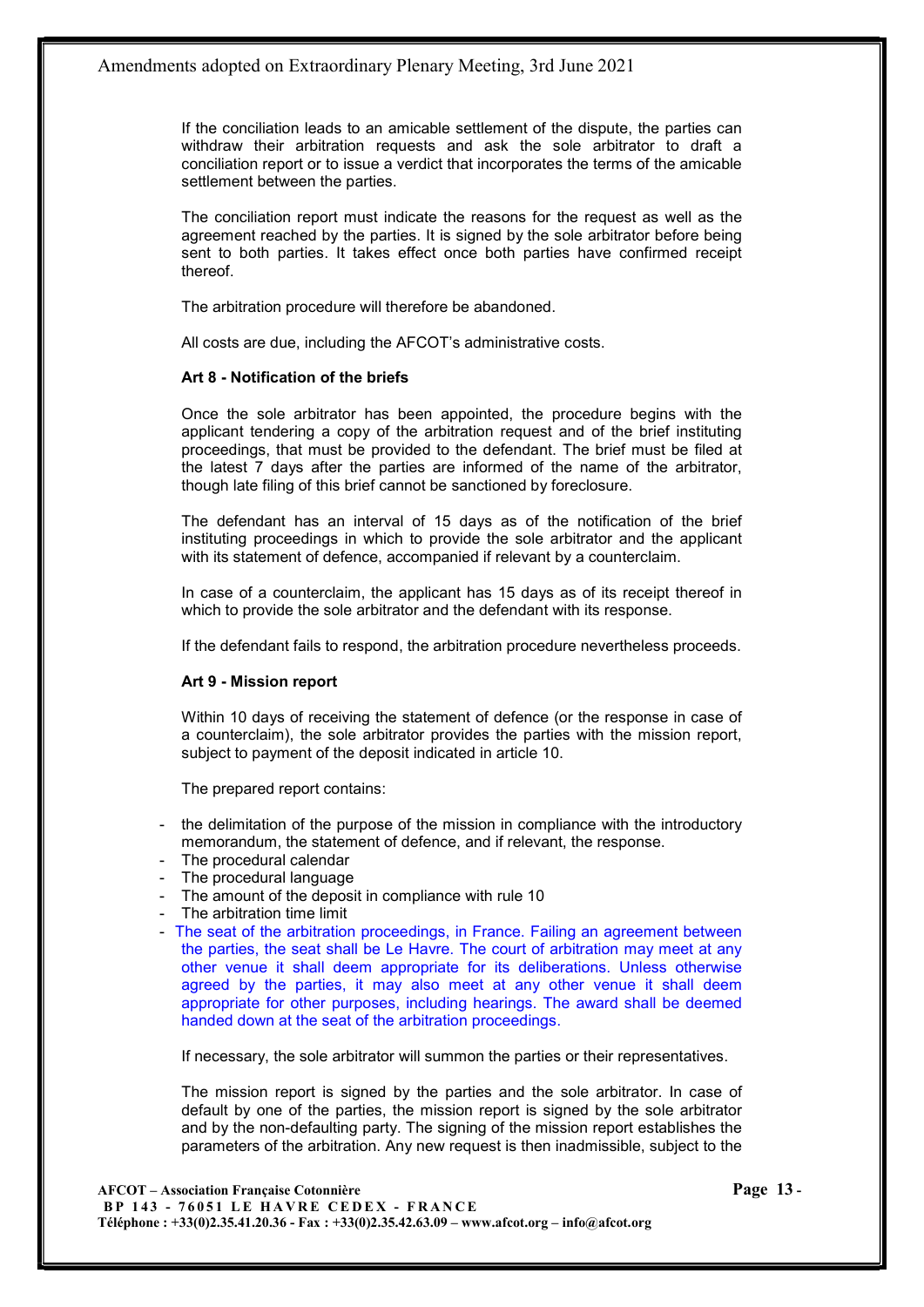authorisation of the sole arbitrator. A copy of the report signed by the arbitrator and the parties, or by only one of them, is sent to the parties.

#### Art 10 - Deposit

The deposit indicated in article 9 is intended to cover the costs of the arbitration procedure, notably the payment of the sole arbitrator's fees and the AFCOT's administrative costs. It is determined by the sole arbitrator and calculated relative to the arbitration schedule provided by the AFCOT upon request.

Within 10 days following the signing of the mission report indicated in article 9, the deposit is paid in equal parts by the parties.

Should one of the parties fail to pay the provision, the other party will be required to pay the entire participation of the defaulting party.

Failing that, the arbitration procedure will be suspended until complete payment of the provision.

The deposit amount will be paid into the AFCOT's bank account.

The arbitration ruling will include the settlement of the arbitration costs and the designation of the party or parties responsible for these costs.

## Art 11 - Duration of the arbitrator's mission

The sole arbitrator's mission is for 4 months as of the date of his acceptance thereof. It can be extended for a maximum period of 2 months, either by agreement of the parties or at the request of one of them or of the sole arbitrator, by the president of the Commercial Court of Le Havre.

## Art 12 - Examination of the briefs

The sole arbitrator examines the briefs and submissions produced by the parties as quickly as possible. If he considers it necessary, the sole arbitrator can conduct a hearing of both parties at the request of one of them, or on his own initiative. He then summons them using any means providing written proof of dispatch and receipt, within a reasonable time limit.

The sole arbitrator has the power to ask the parties to produce any additional elements of proof.

The parties appear in person, or via a duly mandated representative, possibly assisted by their counsel.

## Art 13 - Declaration of a lack of jurisdiction

If the sole arbitrator decides that he lacks jurisdiction, he must then determine his fees, that cannot exceed the amounts indicated in the published AFCOT schedule of costs and fees. The AFCOT's administrative costs will be owed in their entirety.

# The Verdict

## Art 14 - Time limit

The verdict must be issued within 15 days of the closing date of the debates, subject to observing the 4-month time limit indicated in article 11.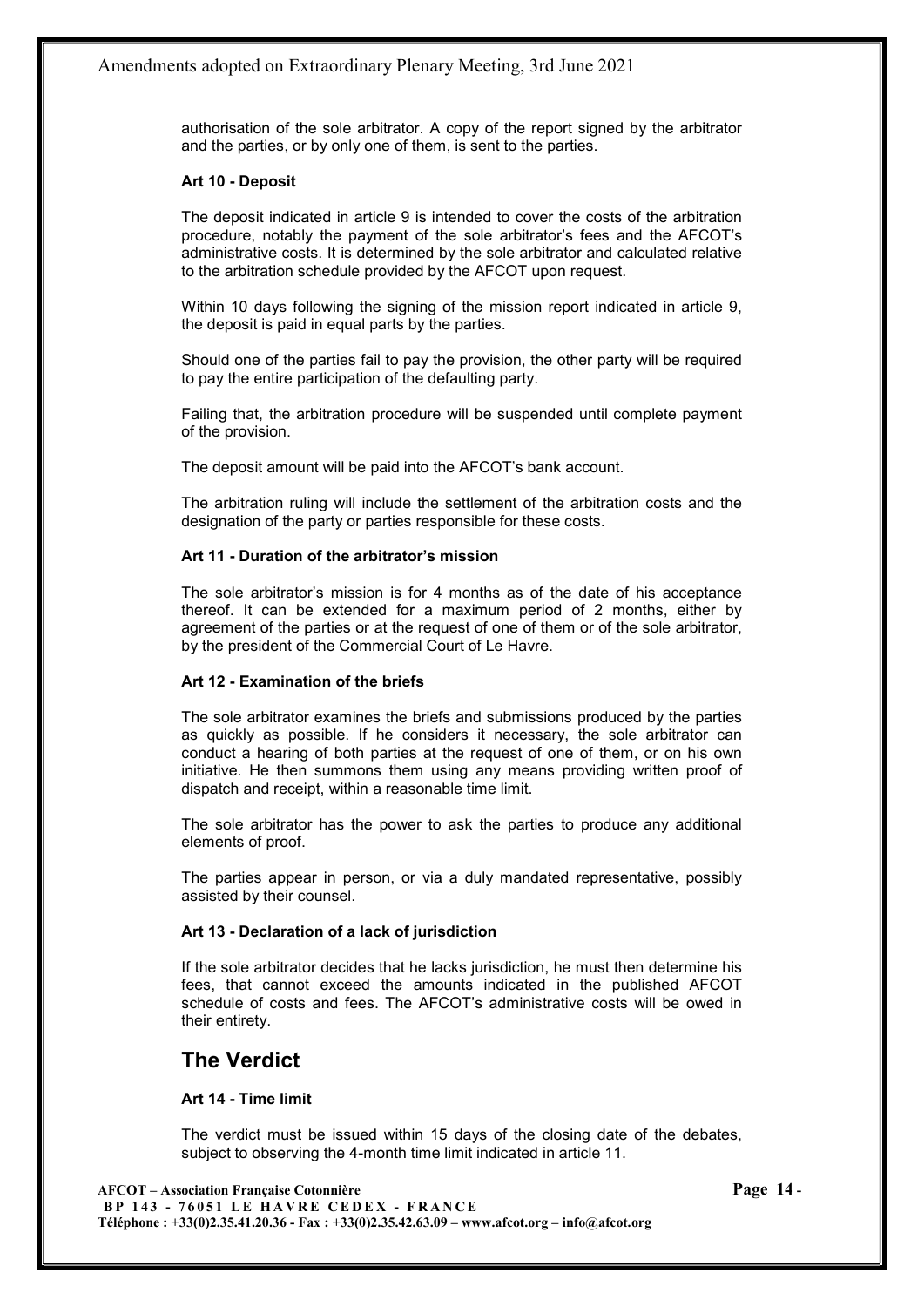Amendments adopted on Extraordinary Plenary Meeting, 3rd June 2021

## Art 15 - Content of the verdict

The verdict must identify the parties to the proceedings. It includes:

- A brief review of the facts
- A summary of the requests of the parties
- A reminder of the tribunal's mission
- A summary of the procedure
- The solution resolving the dispute
- The justification of the adopted solution
- The settlement of the arbitration costs and the designation of the party or parties responsible for these costs
- The indication of its date

The arbitration ruling is drafted in four copies. The original is signed by the sole arbitrator.

#### Art 16 - Communication of the verdict

Within a reasonable time, the sole arbitrator submits the original verdict to the parties and to the AFCOT.

The verdict is provided to the AFCOT for the purposes of establishing a compendium of arbitration case law. The AFCOT undertakes to respect the confidentiality of the procedure and of the verdict. Any communication of the verdict by the AFCOT for research purposes must be in an anonymous manner.

#### Art 17 - Execution of the verdict

The arbitration ruling rendered in compliance with this regulation is not subject to appeal. It will be binding on all parties.

The parties undertake to fulfil any sentence included in the verdict within a time limit of 10 business days.

Otherwise, the first party to act is entitled to initiate exequatur procedures for the verdict through the Tribunal Judiciaire (Court of Justice) in Le Havre in order to obtain its compulsory enforcement.

In case of non-execution of the verdict, the non-defaulting party reserves the right to ask the AFCOT to send the name of the defaulting party to the CICCA in order for it to be included in the 'Default list'.

#### Art 18 - Official versions

The French and English versions of this arbitration regulation published by the AFCOT are both official. In case of discrepancy between the different versions, the French version prevails.

#### Art 19 - Execution of this regulation

This regulation took effect on  $3<sup>rd</sup>$  June 2021 and applies to all arbitration requests received as of that date.

#### Art 20 - Costs and fees

The AFCOT's administrative costs and the fees of the sole arbitrator are available on our Internet site and from the secretariat.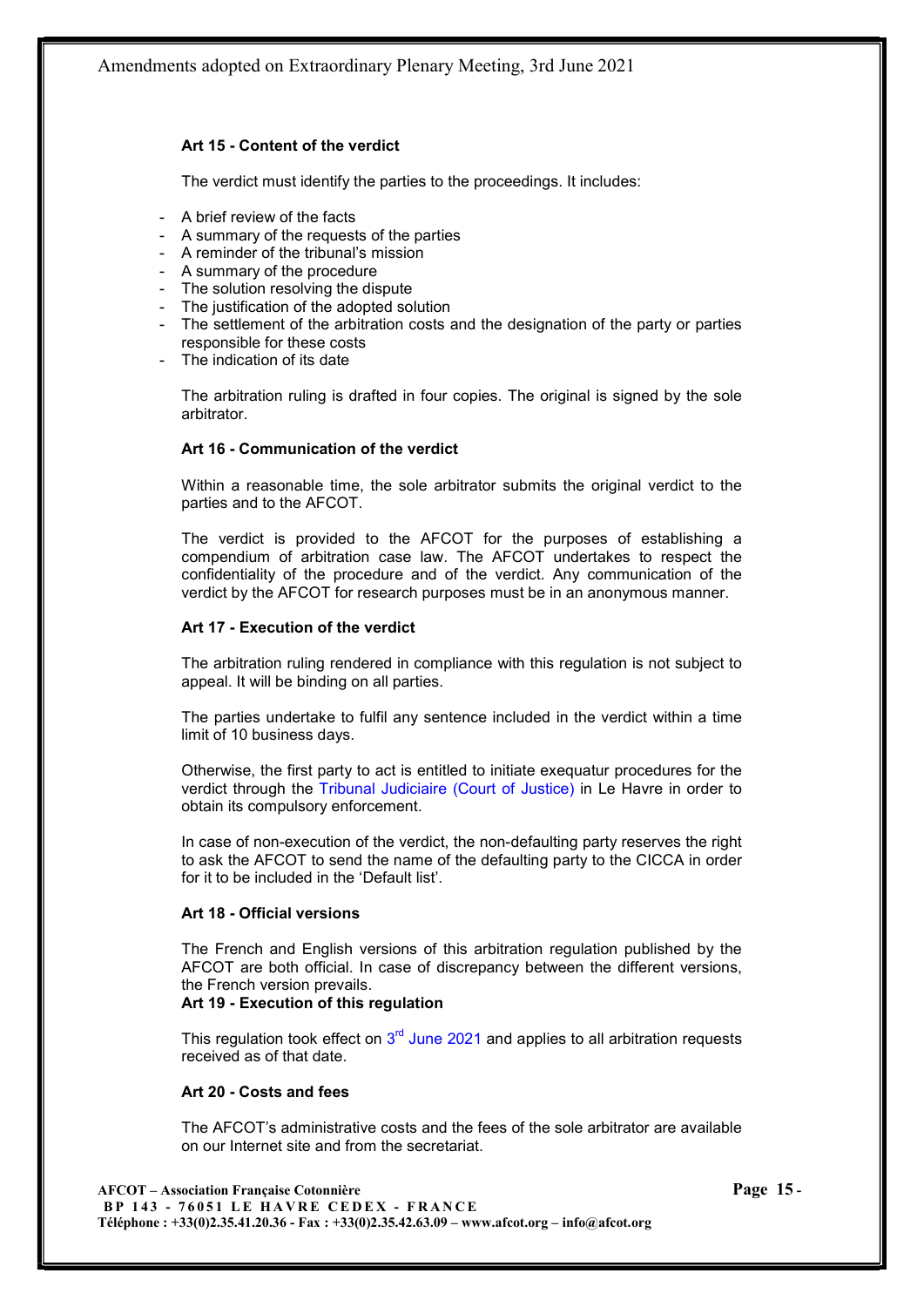# Rule 4- Dispute on quality of cotton (manual classing)

Any dispute regarding quality, such as can be appraised, exclusive of the use of any mechanical device, shall be settled according to the arbitration procedure determined by this article.

The Arbitrators called upon to settle such disputes shall be appointed as conciliators ("amiables compositeurs") possessing the most extensive powers.

#### 1 - General provisions

Disputes shall be submitted in the first instance to an "Arbitration Committee". The decision of said Committee may be appealed to an "Appeal Committee" whose award will be final and not subject to appeal.

Each Arbitration Committee and each Appeal Committee shall be composed of two arbitrators.

Arbitrators in the first instance shall be appointed by the parties to the dispute from the list drawn up and approved by the Board of Directors of the AFCOT; this list is valid for one year and it may be renewed at the end of each period of appointment.

Appeal arbitrators are appointed by the AFCOT from the list of approved arbitrators or not.

If one of the disputing parties creates obstacles to implement the constitution of the Arbitration Committee, the AFCOT, upon simple request of the most diligent party shall appoint the second arbitrator. AFCOT has the possibility of appointing an arbitrator chosen in or outside of the list of approved arbitrators.

In the case that both parties do not appoint their Arbitrators, AFCOT will appoint them itself.

Should the arbitrators of the first instance not be able to reach agreement on the award to be made, a third arbitrator will be appointed who assignment will be to make a final choice of award. The first two arbitrators shall be responsible for appointing the third arbitrator. If the two arbitrators could not come to an agreement to appoint a third arbitrator, the AFCOT will do it.

An arbitrator who has already intervened in first instance shall not be acceptable for appointment in appeal arbitration on the same lot.

Both first-instance and appeal arbitrators shall not be acceptable for appointment if they or the Company for which they work or the Company they represent are not party to the dispute they have to arbitrate.

Cotton shall be examined:

In the first instance or in appeal, in any place approved by the parties. In case an agreement cannot be reached on the place, the arbitration will be effected in the premises designated by AFCOT.

Each party will accept as final and without recourse the decisions of the Arbitrators at appeal.

#### 2 – Scale of differences

As often as circumstances require, the "Committee of Differences" ("Commission des Ecarts") shall convene in order to set out a scale of differences between the qualities.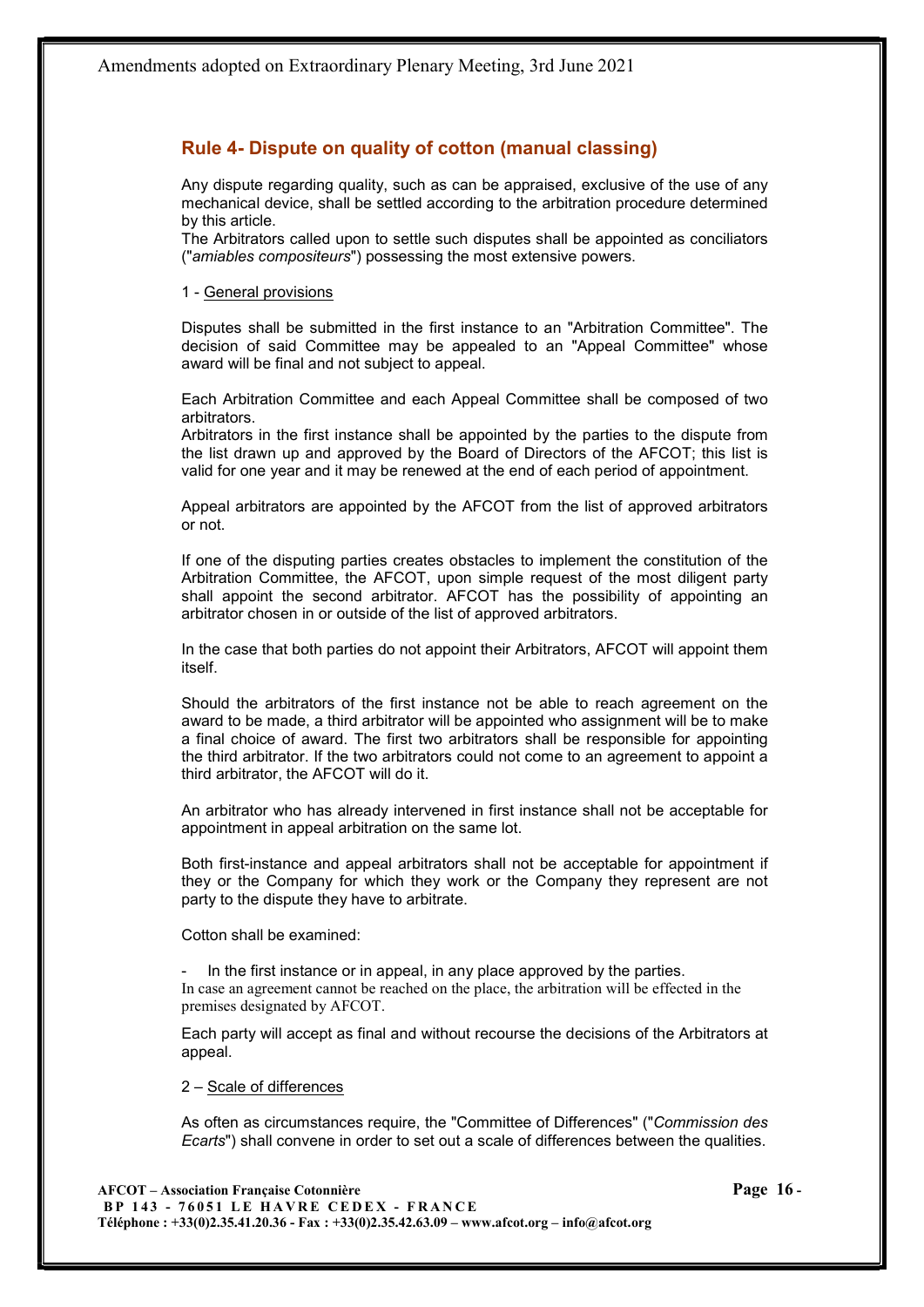This Committee shall be composed of a maximum of 15 regular members appointed by the Board of Directors of ,the AFCOT.

In the case of a tied vote, the President has a casting vote.

The President may invite personalities who are not Members of the Committee, in an advisory capacity.

Minutes will be made of the Committee's meetings. Members of the Committee are appointed for three years; they are eligible for re-appointment.

#### 3 – Arbitration and Appeal

Arbitration and Appeal shall be performed on the basis of the standards and official types and allowances shall be determined by the scale of differences, set out by the Committee of Differences, in force.

- In the case of CIF and CFR contracts, the value difference that will apply will be the difference on the date of arrival of cotton

- In the case of FOB contracts, the value difference that will apply will be the difference on the date of bill of lading or other document of title.

- In all other cases, the value difference that will apply will be the difference on the day the buyer receives title to the cotton.

Cottons whose origin does not appear in the scale of differences fixed by AFCOT' Committee of Value Differences, the arbitration and appeal shall be performed on the basis of informations collected by AFCOT' Committee of Value Differences, at the request of the buyer.

#### 4 – Arbitration fees and expenses

The scale of Arbitration fees and expenses shall be fixed by AFCOT Board of Directors.

Arbitration fees and expenses in the first instance shall be borne half by the buyer and half by the seller, regardless of the result of the arbitration. Appeal fees and expenses shall be borne by the applicant.

The cost of drawing, supervision of drawing and dispatch of samples shall be born:

By the party whose final offer for amicable settlement is furthest from the quality arbitration award

Or

By the buyer, if the quality award is less than the seller's final offer for amicable settlement.

Or

Shared in equal proportion if neither party has made a written offer amicable settlement

#### 5 – Organisation of arbitration

Samples for the purposes of arbitration must be submitted in rolls. Samples are submitted to the arbitrators. Samples must weigh about 150 grams. If necessary, sub-samples required for Micronaire Arbitration shall be drawn from these samples.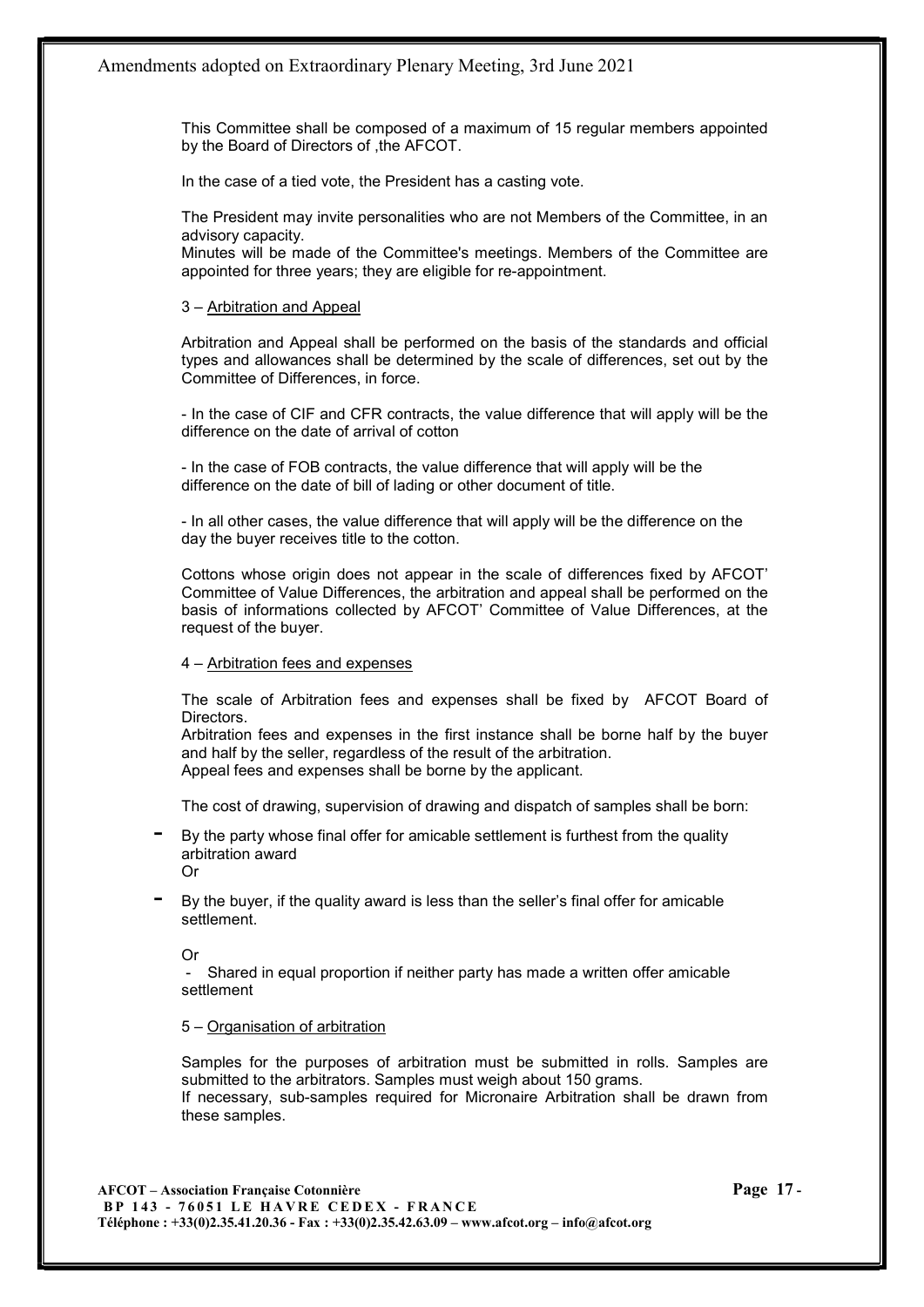Cotton must be sampled 10% unless otherwise agreed. Sampling will be on the basis of 10% random representative from each mark, truck, or container, defined on the seller's commercial invoice or packing list.

Arbitration samples must be drawn, marked and sealed. The buyer and seller (or their representatives) must supervise these operations.

Requests for Arbitration must be addressed to AFCOT. They shall show the names of the delivering party and of the receiver, the number of bales to be arbitrated, the origin and the designation of the quality on which arbitration shall be performed and specify, if necessary, whether a Micronaire clause is included in the contract.

Requests for Appeals shall be submitted to the secretariat of the AFCOT. They shall show, in addition to the information required on the arbitration request, the date mentioned on the notification of the first Instance decision.

Arbitration and Appeal requests shall be signed or stamped by the applicants or their representatives and be:

- either signed by the other party,
- or accompanied by the copy of this request to the other party.

Appeal requests must be submitted to the Secretariat of the AFCOT within eight full business days from the date mentioned on the notification of the arbitration award.

Notifications of Appeal awards, if they are mailed, are sent at the risk of the recipient.

As regards Arbitration of cotton sold on private type, a type sample weighing at least 200 grams sealed and approved by both parties, must be submitted to the Arbitrators.

The results of the Arbitration, in first Instance as well as in Appeal, are drawn up and signed by the Arbitrators, then handed to the AFCOT. After verification and registration of these results, the AFCOT will set up the awards and will notify them to the parties.

The AFCOT will invoice to the parties the Arbitration fees from which will be deducted the fees of the Arbitrators based upon the price list published by the AFCOT.

As regards any dispute relating to quality where the contract includes a Micronaire clause, such a clause shall be specified in the request for Arbitration and Appeal.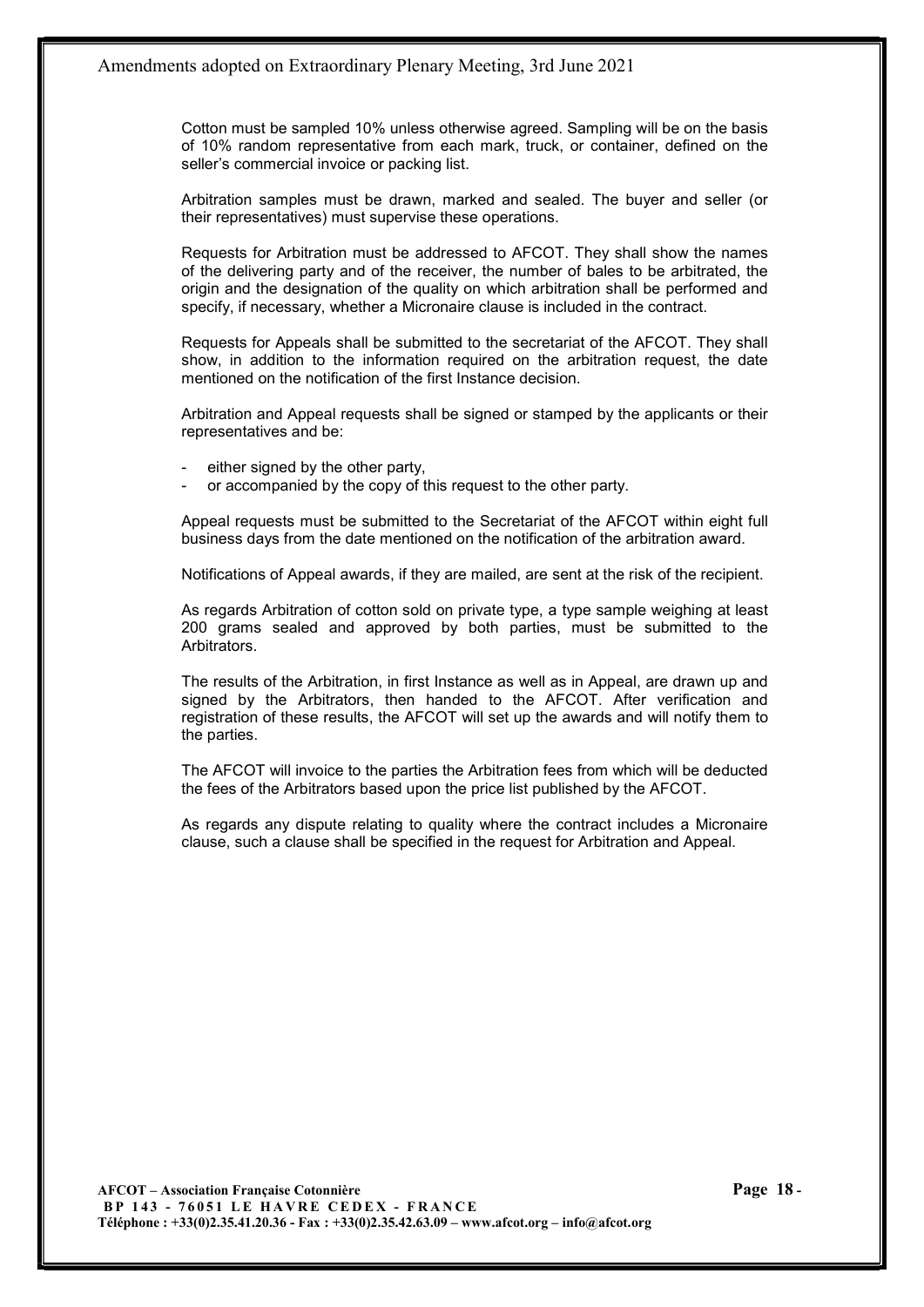# Rule 4.1 Dispute on quality of cotton (Instrument classing)

1) Any dispute regarding quality, such as it can be appraised with the use of an instrument, shall be settled according to the arbitration procedure determined by the present rules. Those rules also apply for dispute on Micronaire and strength.

 2) Samples for arbitration must be drawn, sealed and marked in the presence of both the buyer and seller and/or their respective representatives.

3) Unless otherwise agreed between the two parties, High Volume Instrument or classification shall be carried out in laboratories which take part to the CSITC program (Commercial Standardisation of Instrument Testing for Cotton) in accordance with the approved practices and procedures approved in the latest version of the Universal Standard Agreement signed between the American Ministry of Agriculture and internationals signatories.

In the event the parties cannot an agreement on the laboratory, it will be designated by the claimant.

Test reports will be issued and signed and/or stamped by the laboratory's authorised personnel and sent to both parties and AFCOT.

4) If sealed samples have already been taken for manual arbitration, as per article 4 of appendix VI, the same samples can be used for the tests provided they have been resealed in the presence of the arbitrators.

5) Test will be made on one sample for each bale. At least two tests shall be made on each sampl.The average result of the tests shall be the test result.

6) For instrument testing, claims and/or arbitrations may only be made on individual bales with their original marks, specified by the party applying for instrument testing.

7) Deleted on July  $25<sup>th</sup>$  2018

8) For micronaire, unless the parties agree otherwise, the usual control limit of 0.3 will apply

9) For strength, unless the parties agree otherwise, the usual control limit of 3.0 grams/tex or 3000 psi will apply.

10) Time limit regarding complaints for quality (ECR Art 058) differences also apply for Micronaire and strength.

11) Arbitration shall be determined by the scale of differences established by the Committee of Differences of AFCOT. Cottons whose origins does not appear in the scale of differences fixed by AFCOT's Committee of Value Differences, the arbitration shall be performed on the basis of informations collected by AFCOT's Committee of Value Differences, at the request of the buyer.

- In the case of CIF and CFR contracts, the value difference that will apply will be the difference on the date of arrival of cotton

- In the case of FOB contracts, the value difference that will apply will be the difference on the date of bill of lading or other document of title.

- In all other cases, the value difference that will apply will be the difference on the day the buyer receives title to the cotton.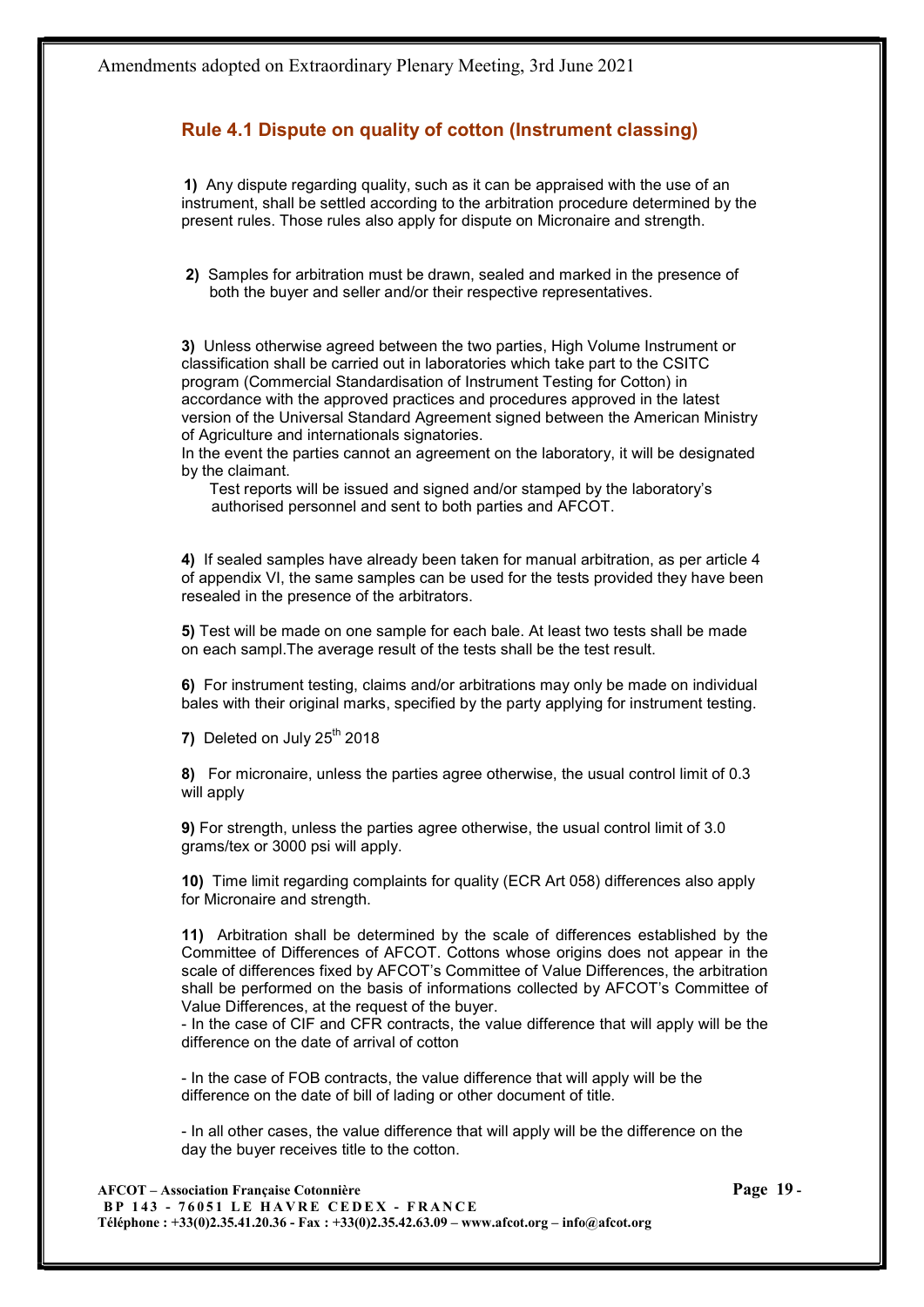12) In the event the parties cannot reach agreement on the allowances to be applied, they can ask the secretarial of AFCOT to pass on the dispute to the Committee of Differences of AFCOT.

The members of the Committee of Differences of AFCOT shall not be acceptable for appointment if they, or the company for which they work, or they represent, are party to the dispute.

The dispute will be treated in an anonymous way. The decision of the Committee of Differences will be final.

13) Cotton must be sampled 10% unless otherwise agreed. Sampling will be on the basis of 10% random representative samples from each mark, truck, or container defined on the seller's commercial invoice or packing list

For the party whose final written offer for amicable settlement is furthest from the quality arbitration award; or

Or

 For the buyer if the quality award is less than the seller's final offer for amicable settlement

## Or

 Shared in equal proportions if neither party has made a written offer for amicable settlement

14) Whichever party asks for the tests must pay the laboratory the whole cost.

But, if the buyer pays, the seller must repay the cost of testing every bale which does not come within the control limit set out in the contract or, where the control limit is not stated in the contract, within the UCL specified in article 8 and 9